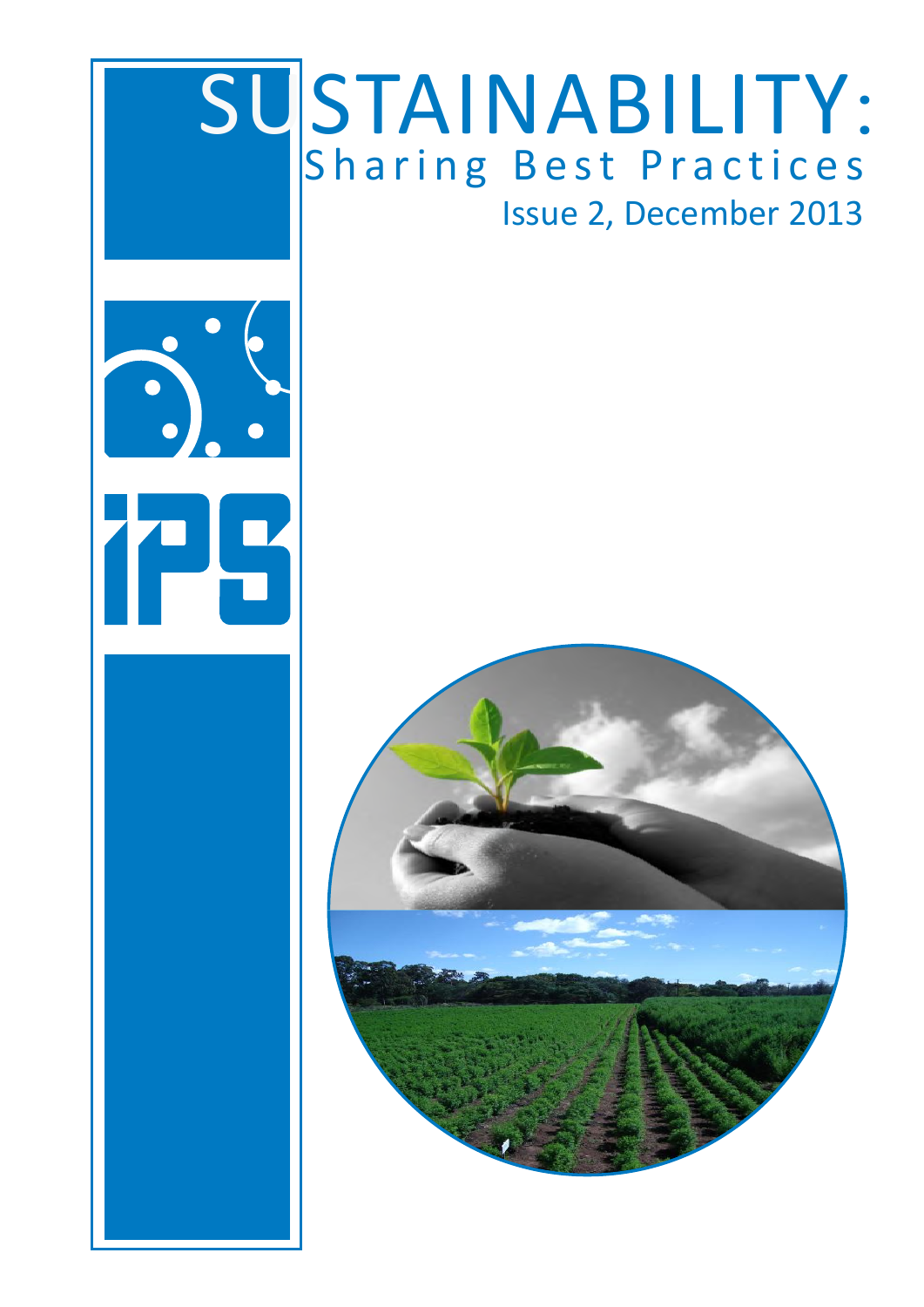

#### Inside this Issue:

| Employee Wellness 2        |
|----------------------------|
| Environmental              |
|                            |
| Environmental              |
|                            |
| <b>Community Health</b>    |
|                            |
| School Initiatives 7       |
|                            |
| Innovative Bottle Project9 |

Since the launch of the first newsletter, significant progress has been made in driving Sustainability (CSR) within the IPS group of companies. Companies are becoming more interested and proactive in implementing activities beyond compliance, going the extra mile to influence their social, environmental and economic impact amongst their stakeholders.

While we continue to address internal stakeholder needs, we need to address external stakeholder needs as well…What are the local community needs where your company operates? How can we address these in a manner that enhances value and allows for sustainability of the initiative?

To keep up the momentum, as we get ready for 2014, let us work towards having concrete work plans ready for implementation in the New Year!

### Documenting our Activities

Often, a lot of effort is placed during the conceptualization, planning and implementation of our activities, and these stages are certainly crucial to success. However, minimal emphasis is being placed on the documentation of these activities; resulting in either insufficient records or the absence of any records. Remember, if there is no evidence to show that the event took place….then it never did.

Documenting activities is not just about building all the information and putting it together for retrieval purposes. It allows others to learn and benefit from past knowledge and experiences to enhance future activities as well as facilitates communication to all our stakeholders.

An effective communication tool is the 'Bangers and Mash' Newsletter produced by Farmer's Choice Ltd. This is largely a pictorial depiction of the company's activities packaged into an easy to read, engaging and concise tool!

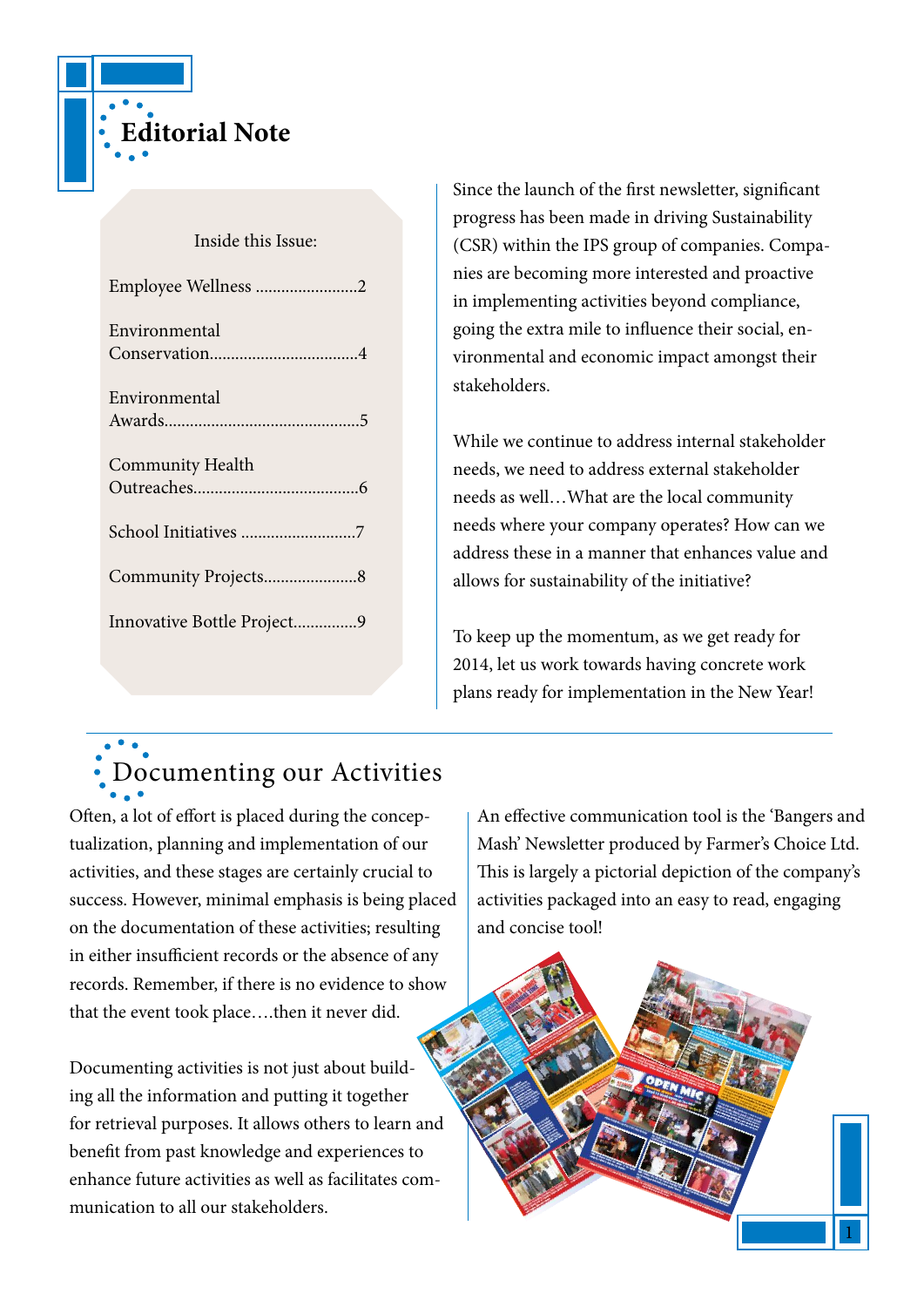### Workplace



IPS group companies have made tremendous progress in reducing accident frequency (and severity) rates. This has been achieved through the introduction of good work practices, safety induction and training (tailored to job specificity), workplace inspection, improvement in PPE use as well as marking of all potential hazard areas with proper signage.

The induction programme, in particular, covers basics topics like ergonomics, use of machines and nature of work, emergency evacuation and response plans, sanitation procedures and basic first aid, in addition to safe machine operation, chemical handling and use of safety equipment.

It is worth noting that the implementation of a permit to work system has enhanced safety within the company. Support from management and the making of induction mandatory for all new employees is bearing fruits.





Employees from Leather Industries of Kenya (LIK), Wire Products Ltd. (WPL), Frigoken Ltd. (FKL) and Premier Food Industries Ltd. (PFIL) participated in the Standard Chartered Marathon; Kenya's largest athletic event that brings together thousands of people from all walks of life to have fun, get fit and support a cause! This year, the aim was to raise money to support the 'Seeing is Believing' initiative, which aims to combat preventable blindness across the country.

Well done to all who participated! ... This is a great way to encourage wellness through team work and fun!



*FKL employees at the finish line*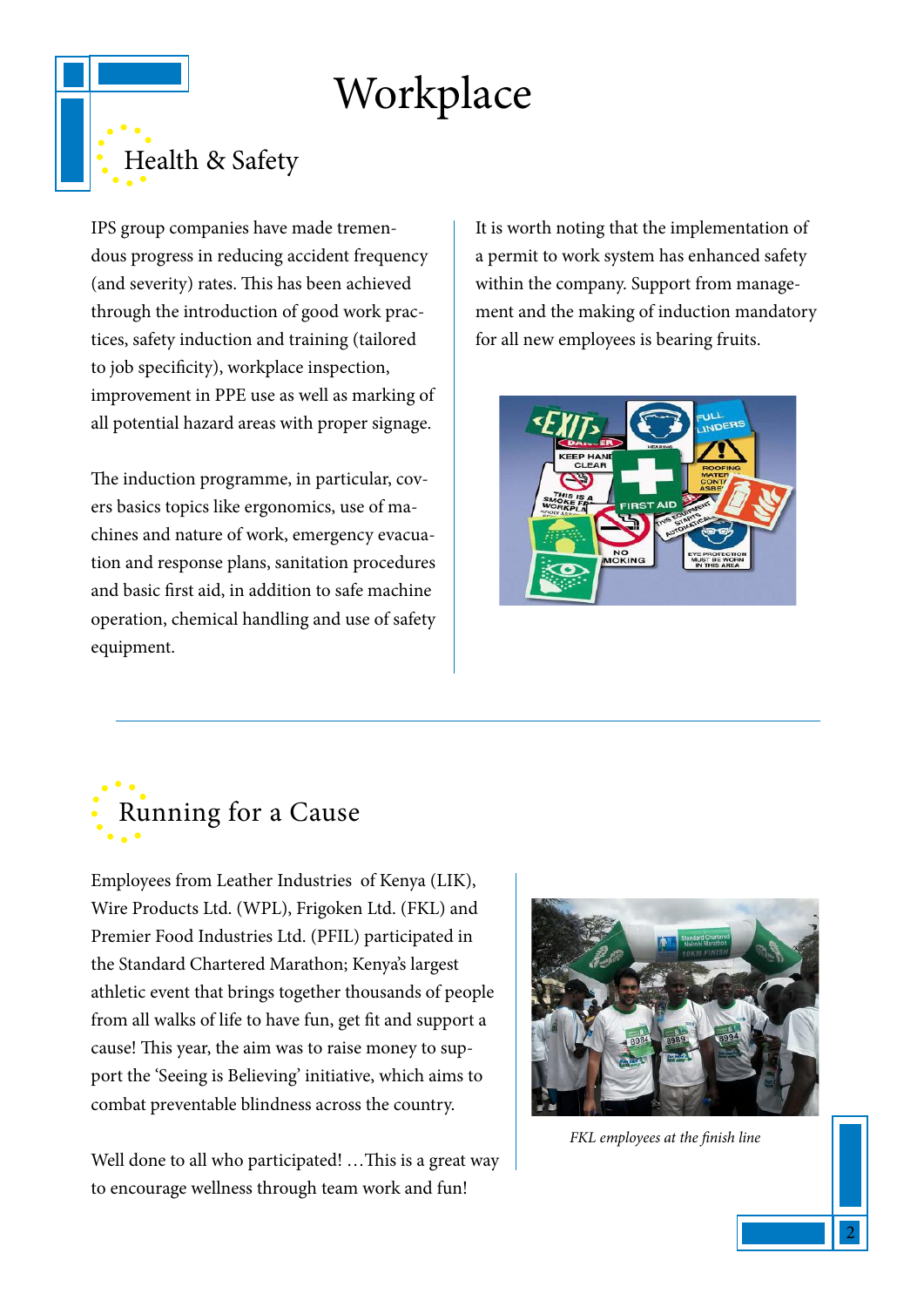#### "Fun may just be what the doctor ordered"

Promoting good health remains a key focus area as our Workplace Wellness Programmes continue to grow and become more comprehensive.

Farmer's Choice Ltd. (FCL), for example, organizes annual wellness days inviting local healthcare service providers to offer diverse health screenings on site (at both their Kahawa West and Uplands sites) to employees, their families and contractor employees. Services provided include: VCT, Family Planning, Breast, Cervical and Prostate Cancer Screenings, Lifestyle Disease Screenings (Blood Pressure, Diabetes and Body Mass Index) as well as Optical Check-ups.

In an effort to continue to maintain the high interest from their employees, this year, apart from the inclusion of a blood donation drive FCL incorporated elements of fun through different forms of entertainment.



Local community groups performed dramas (that passed on key health messages), dances and acrobatics. In addition to the vibrant DJ and MC, FCL also invited the Africa Yoga Project to demonstrate simple stretches that employees can perform to avoid musculoskeletal problems. Child centered screening and fun was, also, availed at the Uplands farm.

Using this creative approach, FCL recorded its highest participation, with over 1700 people in attendance at both sites!



Sometimes people need a little encour- $\bullet$ agement to be more proactive about their health and there is no harm in having fun while doing it…. Remember 'Fun may just be what the Doctor ordered'!

#### Crèche Graduation



Graduating class of 2013

As we continue to care for our young children, the FKL crèche hosted an annual graduation party for the children that are ready to join Nursery School. Since this event coincided with World AIDS Day, the occasion which brought together over 50 parents and other staff members incorporated aspects of HIV prevention and education.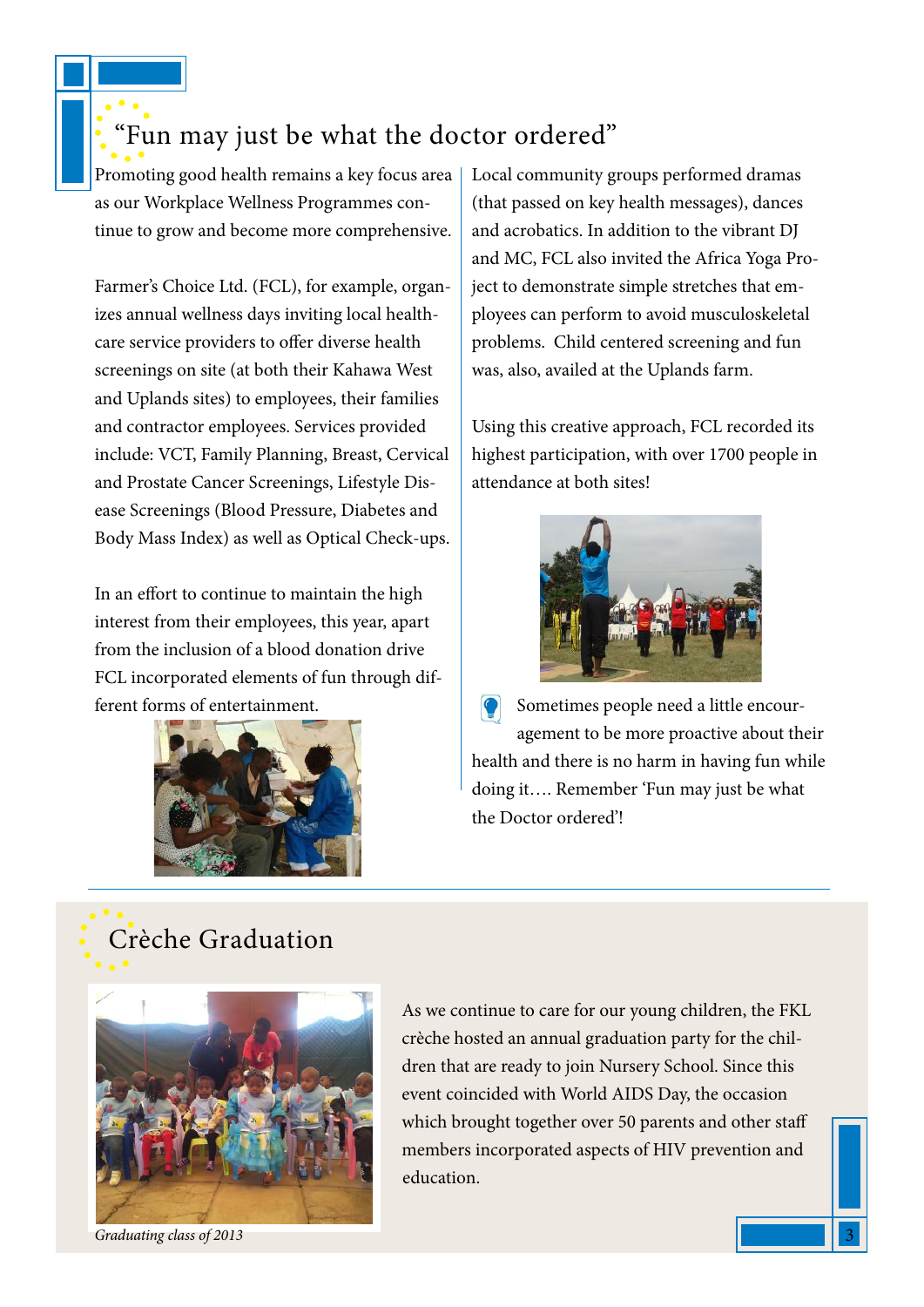### Environment

 $\bullet$ 

### Enhancing Water Management

Recognizing that the long term success of our companies greatly depends on the availability and accessibility to water resources, efficient water conservation and management programmes need to be of importance within business operations and supply chains.

Frigoken Ltd. (FKL), for example, has embarked on implementing multiple water initiatives to assist small scale farmers access sufficient water for efficient and effective farming thereby maximizing yields. Examples include: piloting rain water harvesting units; setting up water pans – currently 1250 farmers have been supplied with material to construct such mini-reservoirs; and development or repair of water furrows to ensure consistent water flow for irrigation.

Apart from ensuring use of the right technique and material, the success of these activities is attributed to the farmers' ownership of the project and the support gained from the local authorities. As a result of these activities loyalty and goodwill is enhanced, productivity is expected to increase and more sustainable farming practices have become possible in areas susceptible to dry spells.



*Water pan*

4

Remember to work closely with the community to identify ways to effectively commence or scale up these type of initiatives that will result in a mutual benefit.

## Ruaraka Clean Up Day

United under the theme "One Community Our Environment", PFIL and FKL joined the Ruaraka Business Community and Civil Society Organisations in an environmental clean up and tree planting exercise within Ruaraka. This successful event aimed at raising environmental awareness and enhancing better relations with businesses and the local community as well as promoting collective responsibility in order to achieve a cleaner and healthier environment.

Ю Whilst this one day activity demonstrates environmental stewardship, certain

measures need to be put in place with the local government authorities and community to ensure that the work undertaken during this day is maintained and avenues for appropriate waste disposal and recycling are regularly available.

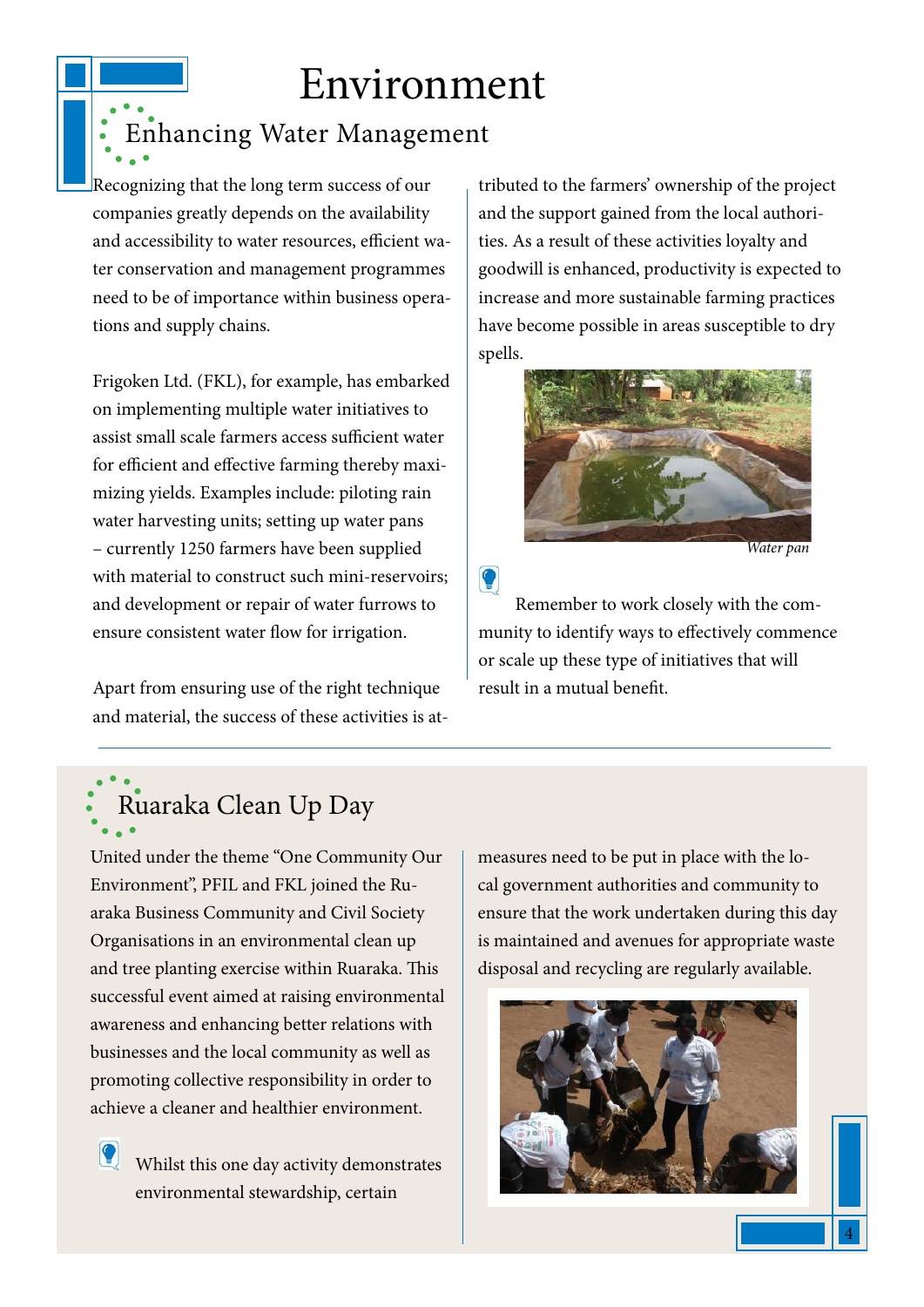

Energy Management Awards, hosted by Kenya Association of Manufacturers (KAM), recognizes and celebrates the various innovations/ initiatives undertaken to converse energy and further add value.

The applications are assessed based on: general information on operations; energy policy; planning and implementation of energy management activities; aggregate energy performance; achievements in energy management; innovations and best practises.

2013 saw the highest number of applicants, including Frigoken Ltd. , which was recognised for two awards, namely, 1st Runner up in the large companies 'Fuel Savings' category and the winner of the 'Best New Entrants' award.



*Senior Management of FKL receiving the Best New Entrant award*

The Resource Efficient and Cleaner Production (RECP) awards are annually organised by the Uganda Cleaner Production Centre (- a joint project of the Government of Uganda and United Nations Industrial Development Organization (UNIDO). Leather Industries of Uganda (LIU) has participated in the programme since 2011.

In the course of the past two years, LIU was found to have drastically reduced the pollution load by 80% and, as a result of adopting various water saving schemes, has reduced water consumption by 60%.

In recognition of these significant efforts, LIU was the winner in the 'Waste Water Management' category and second runner up in the 'Water Use Management' category for the year 2013.

LIU is now is a benchmark for other tanneries in the region



5

DNGRATULATIONS FKL and LIU!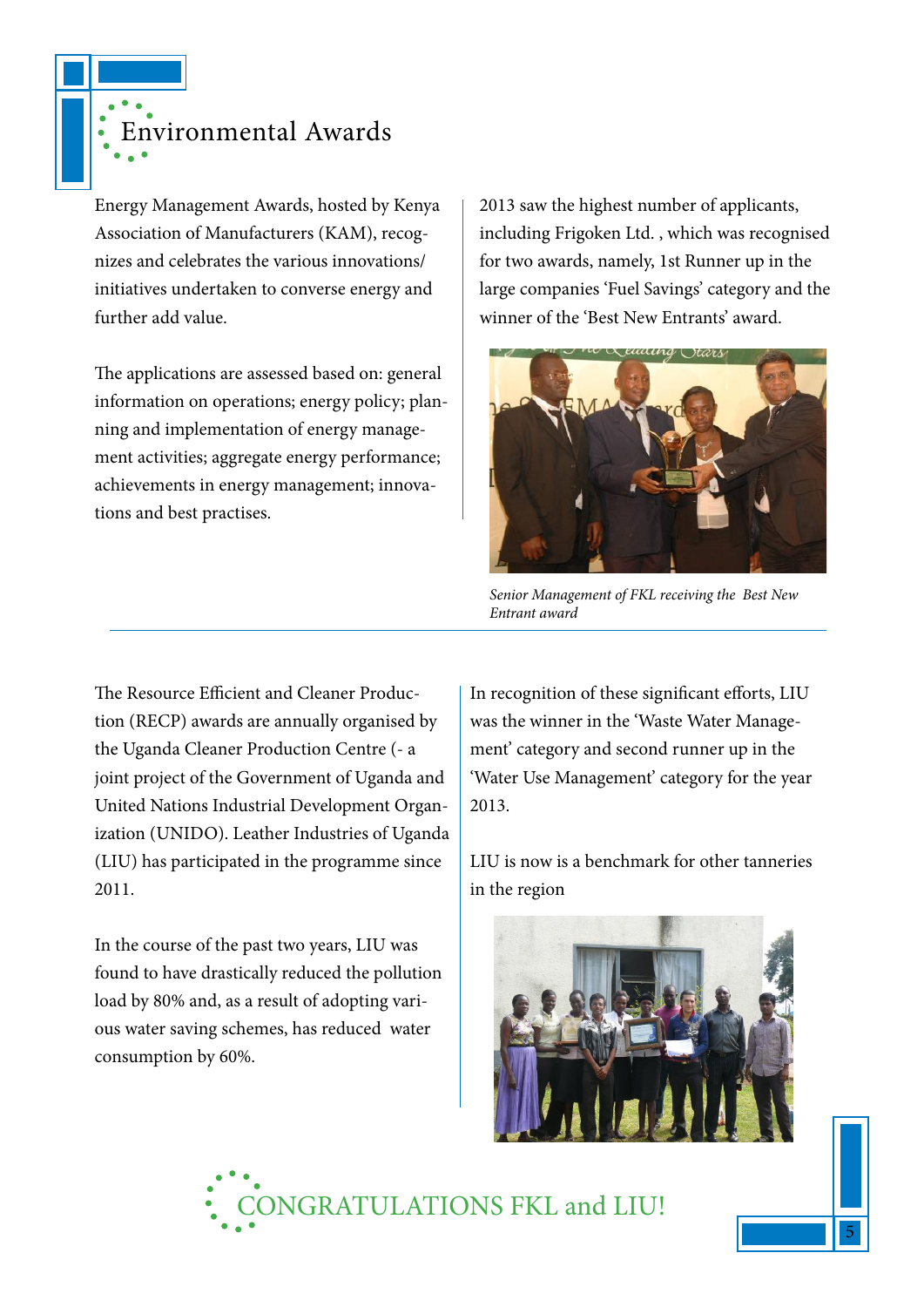### Community

#### Working with communities to improve health outcomes

Kampala Pharmaceutical Industries Ltd. (KPI) is one of the largest manufacturers of quality and affordable essential medicines in the East African region. The Company has a range of over 60 products with several brand leaders such as Kamadol, Flucap and MCG. KPI products are used throughout the East African Community and in South Sudan.

KPI believes in the notion "a healthy public means a healthy nation" and therefore invest a lot of resources on disadvantaged communities around the country in order to improve their quality of life. In return, the communities support KPI products and programmes thus creating a mutual benefit.

KPI, often working with different partners, is aggressively involved in community outreach programmes;

- Running malaria clinics for less privileged communities in rural area
- Sensitising schools on strategies for the prevention of malaria
- Offering medical care to areas that have suffered natural disasters
- Donating essential medicine to many good causes.

The spirit of participating in medical outreaches and donating of medicines is a fundamental part of KPI's work ethos and in line with its promise of "a commitment to good health."





*Donations of drugs to MulagoReferral Hospital KPI working with community health staff to give back to the community*

6

### Key achievements

- 1. KPI's anti-malarials (Kamsidar, Quinine, ACT's) have treated approx. 3.5 million episodes of malaria during 2013.
- 2. KPI's anti-malarial Neosidar has treated approx. 300,000 pregnant women.
- 3. Formin , KPI diabetes product, has treated 13,000 type 2 diabetic patients for a year (or 13,000 patient years of treatment).
- 4. Cardipac, KPI's blood pressure product, has treated 2,000 patients for a year (or 2,000 patient years treatment).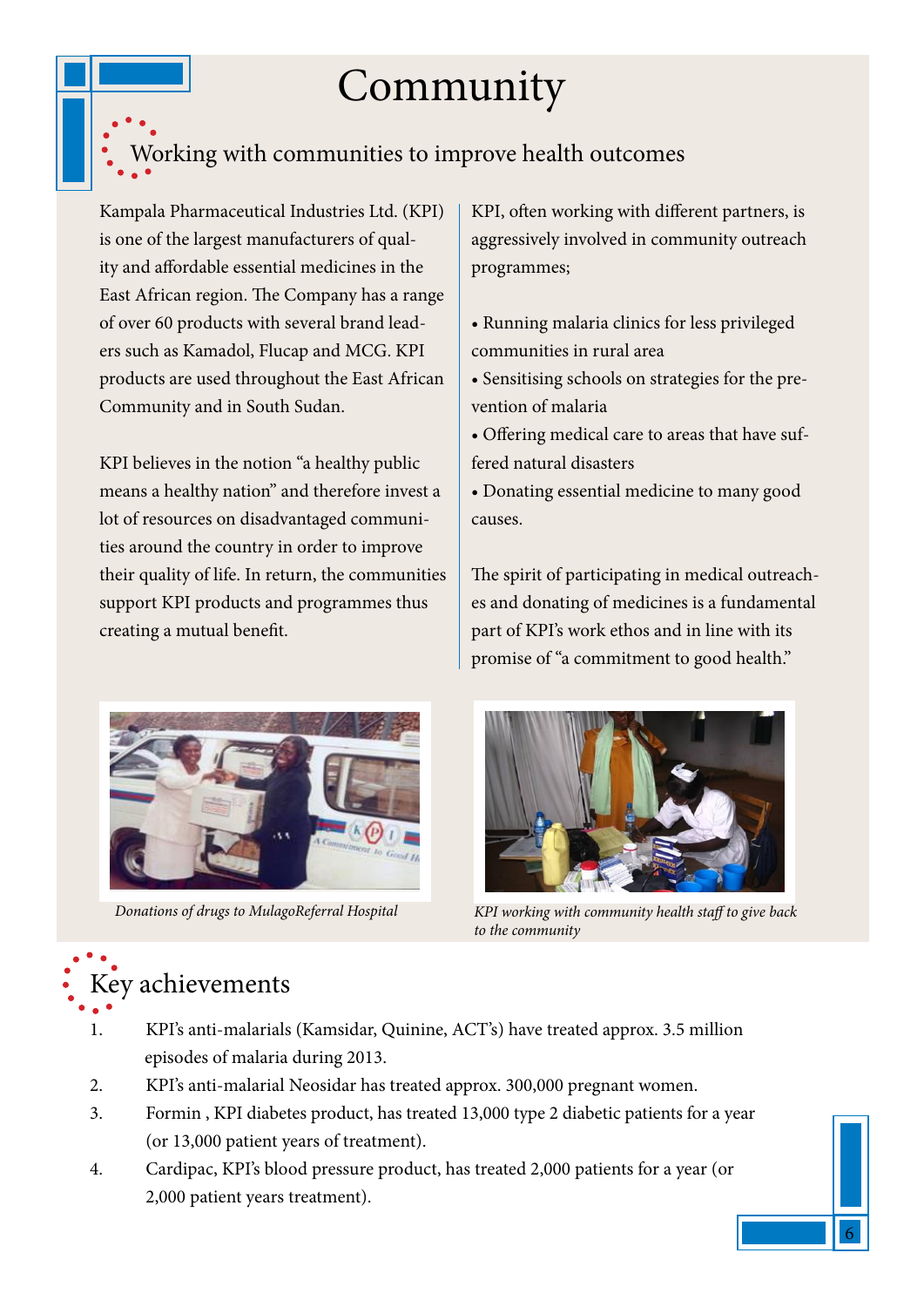### Supporting the local football team

Opportunities to volunteer in community projects and 'give back to society' is often embraced by employees.

For instance, a team of dedicated FKL employees volunteered regularly to train local youth in football during their own time in an effort to nurture talent as well as prevent idleness and avoid High Risk Behaviours.

This small and informal initiative that stemmed originally from personal interest, soon gained support from other external partners resulting in the establishment of a Kasarani Youth Soccer Academy (KYSA) based at the Safaricom Kasarani Stadium targeting children aged 6-23years.



Kasarani Football Youth Team (KFYT)

Of late, the neighbouring companies have provided support; FKL donated training equipment and PFIL donated branded t-shirts and shorts. This provides a mutually beneficial opportunity such that the grassroot team gains new football kits and PFIL builds community relations while promoting its brands, gaining nationwide exposure via league games as well as obtaining publicity through different media.



*GM of PFIL donates branded Peptang kits to KYSA*

Encouraging employees to provide input

 $\bullet$ 

on types of activities as well participate in these community activities (in a consistent manner) will improve employees' perceptions of the company, resulting in improved motivation, loyalty and commitment to the company.

### Enhancing Learning Opportunities

Leather industries of Kenya (a leather tannery) and African Leather Industries Ltd. (manufacturer of finished leather products) hosted several groups of primary and secondary school students from across the county.

Maintaining stringent health and safety regulations, staff provided a brief overview of the companies and the processes as the students

toured both the factories.

The visits aim to showcase the leather value chain in a fun and interactive manner. Students acquire firsthand experience and appreciation of the manufacturing process involved in the production of shoes as well as the requirements and demands of working in an industrial environment.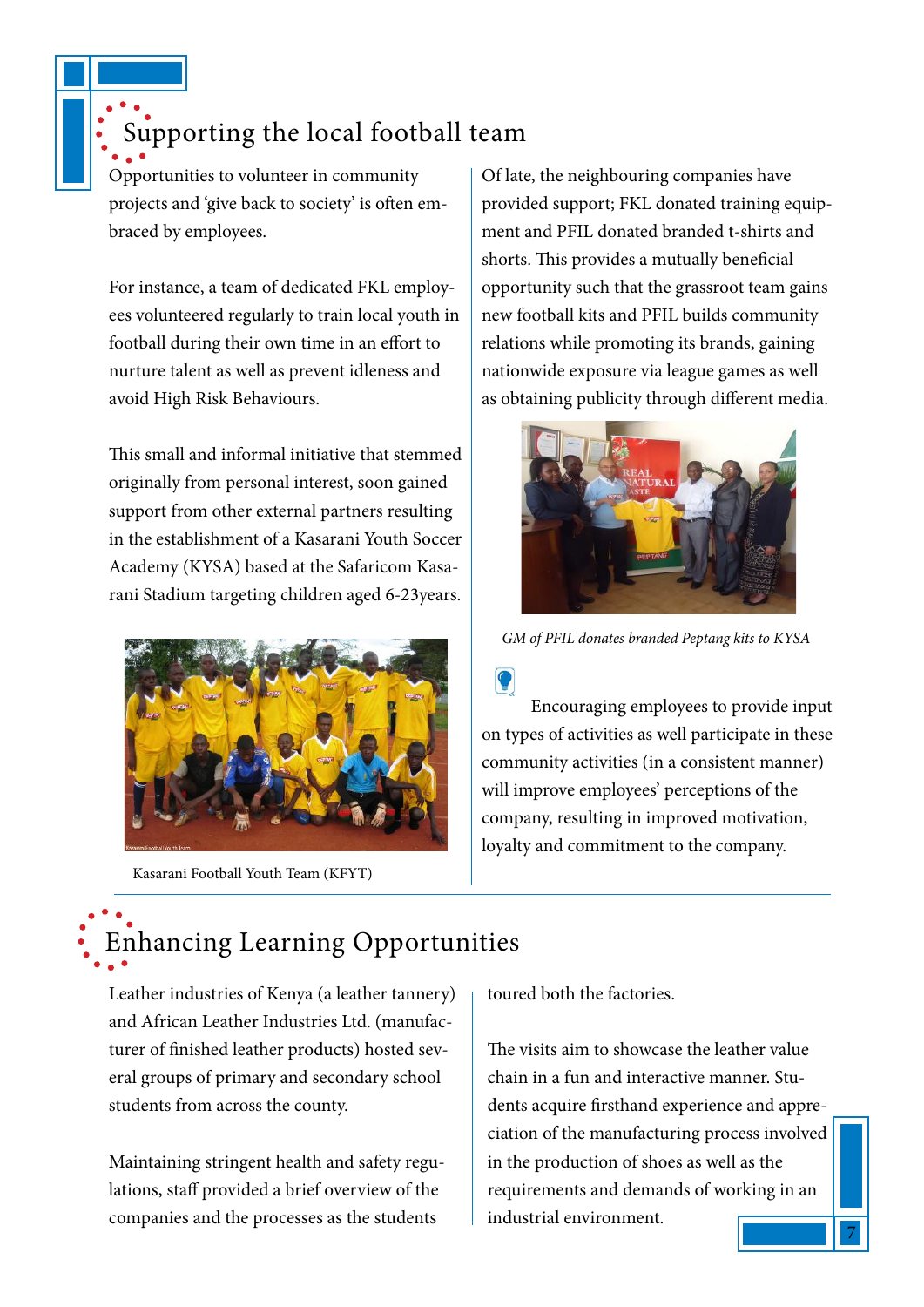Enhancing Learning Opportunities (cont.)

The visit also provided students with opportunities to practice skills enquiry, stimulate interest in the sector as well as demonstrate potential career opportunities.

The staff also created awareness about the good livestock keeping and flaying practices, which the students can use in their family owned farms.

When organising such visits ensure that they are carefully planned, have a clear focus and link the visit to the school curriculum. Students appreciate the opportunity to see the operations for themselves as well as interact with employees. If possible, plan activities for them to engage in. This is a good initiative to assist build links with the school and community and enhance the profile of the organisation.

# Extending wellness trainings beyond the workplace

Allpack Industries Limited (AIL) Workplace Wellness programme seeks to improve the holistic wellness of employees and the surrounding community.

In a recent effort to respond to community needs, the company was approached to support a particular health promotion need at Mlolongo Primary School, which many employees' children attend.

With the rising prevalence of teenage pregnancies, Sexually Transmitted Illnesses and drug abuse amongst the youth in the area, the school administration requested AIL wellness champions to support Sexual Reproductive Health education and awareness sessions.

Led by the company nurse, informal education sessions were held with class eight pupils to discuss the challenges they face with regards to the identified areas and jointly explored ways with the students and school administration to consistently engage the students in various activities to avoid such high risk behaviour and seek help when needed.

The company will work with the school administration as well as other external partners to ensure that the messages disseminated during this session and the positive behaviour adopted by the students will be reinforced and rewarded to maintain behaviour change.



*AIL Nurse facilitates health session*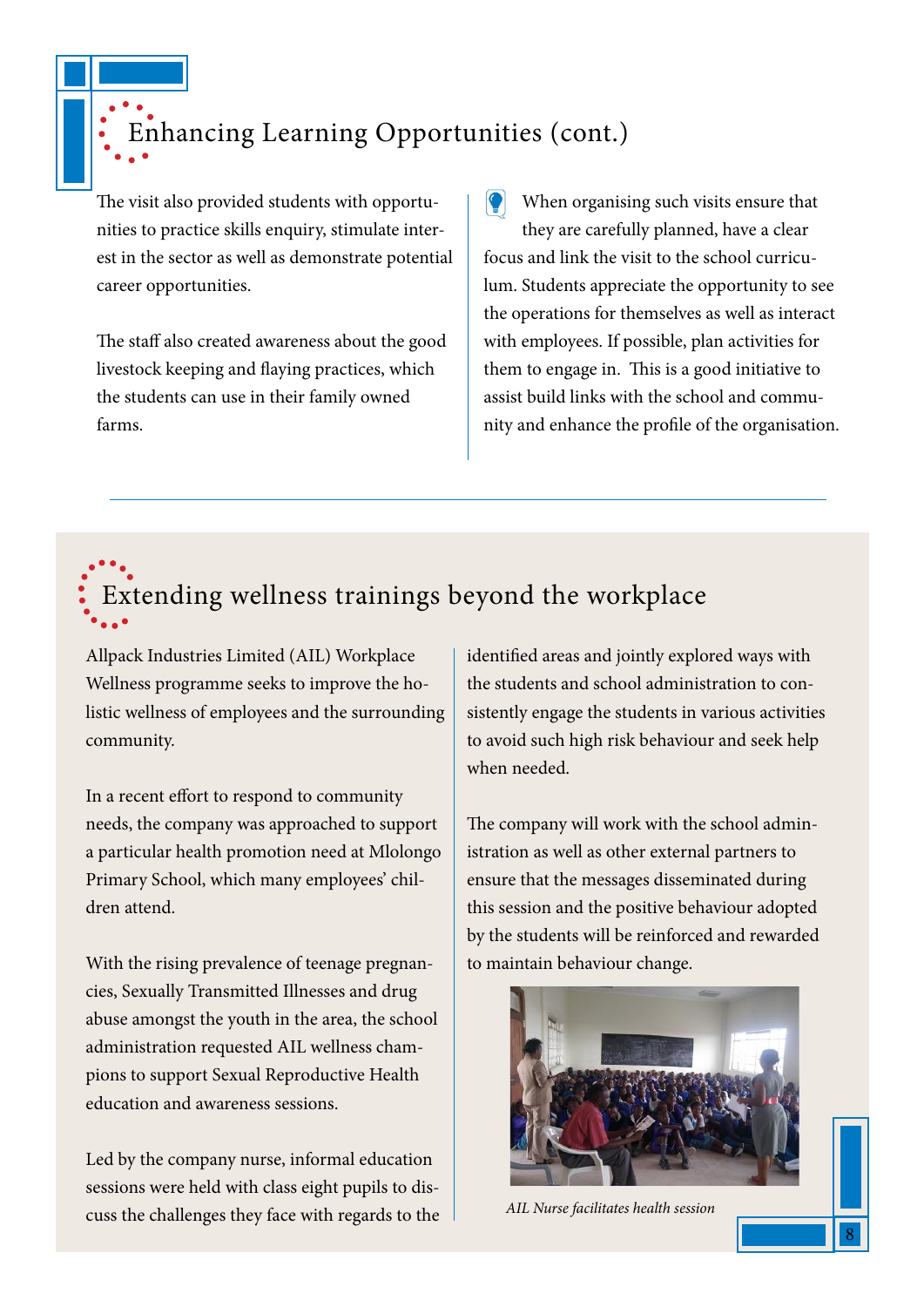It takes centuries for bottles to disintegrate and even then, they do not biodegrade and only break down into small fragments over time. We often see the eye sores of littered plastic bottles almost everywhere; along the roads, landfills water ways, gutters, rivers and oceans. Innovative Bottle Project

There is an ever growing need to recycle and reuse plastic bottles so as to reduce our impact on the environment. In an effort to address this need, FCL partnered with one of its suppliers (Sealed Air) to carry out two innovative projects using PET bottles at Christ Church Children's Home. Employees, including senior management, from both companies (and WPL) came out in large numbers committed, driven and enthused to work together to contribute towards enhancing the quality of lives of the children at the home.

The first project involved installation of day lights. Initially, the label on 1.5L PET bottles was removed and the empty bottle filled with water and some bleach. The water inside refracts the sunlight (creating, in testing, the light of a 50 watt light bulb) and the bleach prevents algae from growing ensuring clear water for longer. The filled bottles were pushed halfway through cut out holes 2ft by 1ft steel sheets and silicon was placed around the edges. These were later placed through holes in the corrugated roofs, ensuring half the bottle was left outside and the other half protruded into the house.

The difference in before and after the light features were placed was simply amazing!



*Before daylights were installed*



*After daylights were installed*



*Making of the daylights*